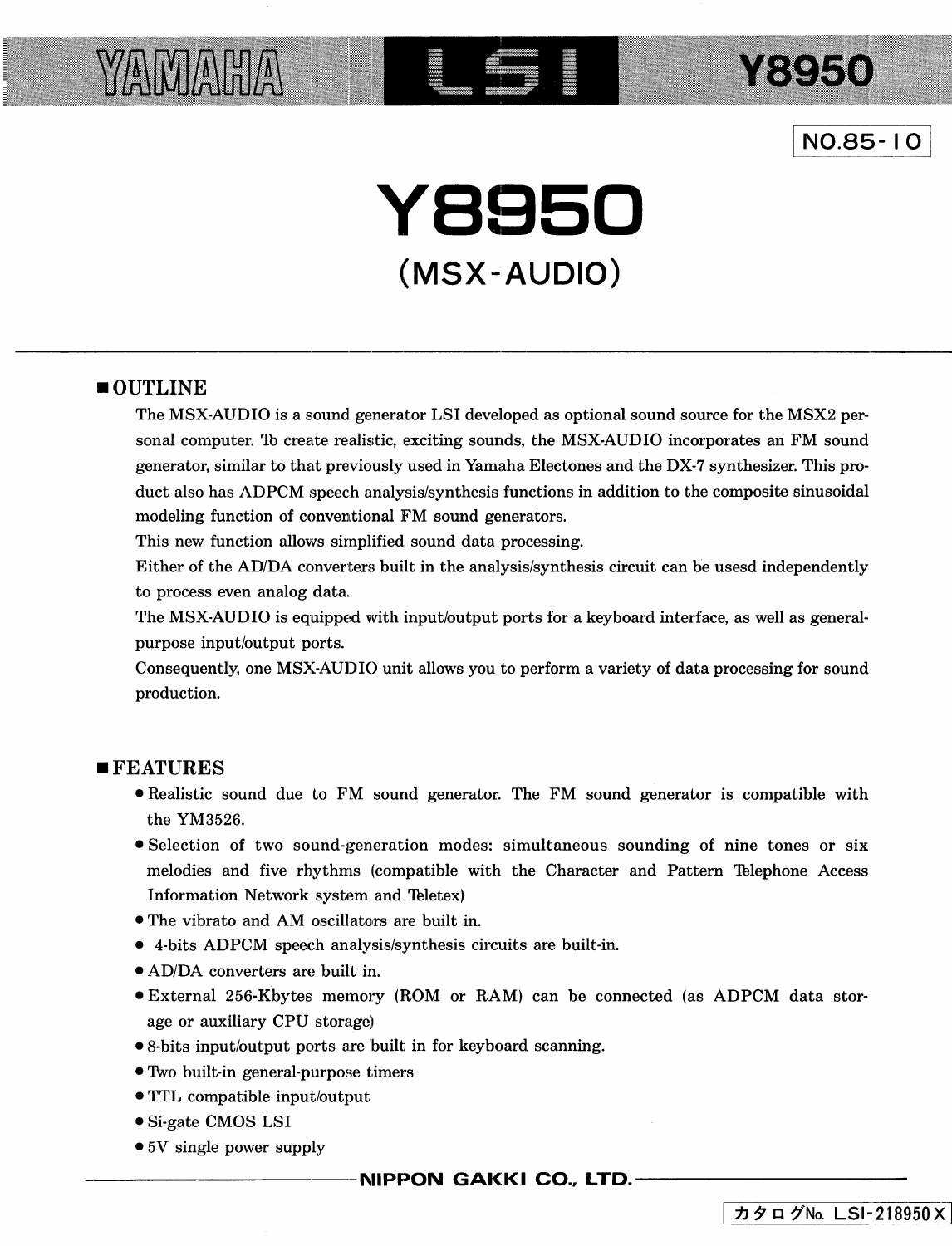# 1. BLOCK DIAGRAM



### 2. PIN LAYOUT

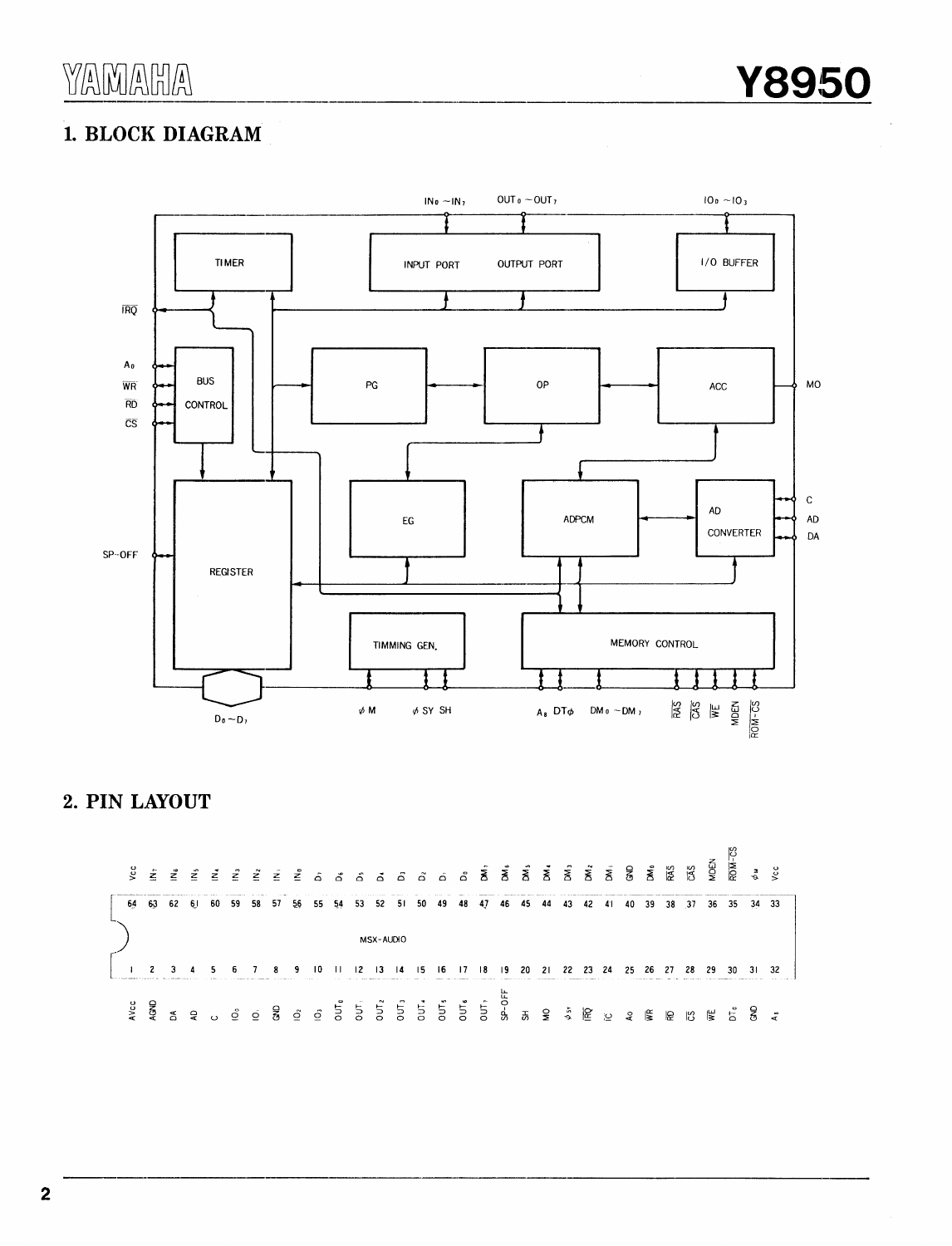## 3. DESCRIPTION OF TERMINAL FUNCTIONS

| Pin No.                     | Signature                                                                 | Description                                                                                                                                                                                                                                                                                                                                                                                                   |  |  |  |  |
|-----------------------------|---------------------------------------------------------------------------|---------------------------------------------------------------------------------------------------------------------------------------------------------------------------------------------------------------------------------------------------------------------------------------------------------------------------------------------------------------------------------------------------------------|--|--|--|--|
| 1<br>33, 64                 | AVcc<br>Vcc                                                               | $+5V$ power terminal                                                                                                                                                                                                                                                                                                                                                                                          |  |  |  |  |
| $\boldsymbol{2}$<br>8,31,40 | <b>AGND</b><br><b>GND</b>                                                 | Ground terminal                                                                                                                                                                                                                                                                                                                                                                                               |  |  |  |  |
| 3<br>4<br>5                 | DA<br>AD<br>$\mathbf C$                                                   | Terminal for AD conversion, DA connects DAC output (reference data). AD is<br>an analog input terminal and it is AD convertible within the range of Vcc/2 $\pm$<br>Vcc/4. C terminal is a capacity terminal to samplehold analog data.                                                                                                                                                                        |  |  |  |  |
| 6, 7<br>9, 10               | $\overline{IO_0} \sim \overline{IO_2}$                                    | General purpose IO ports.                                                                                                                                                                                                                                                                                                                                                                                     |  |  |  |  |
| $11 - 18$<br>$56 - 63$      | OUT <sub>0</sub> ~ OUT <sub>7</sub><br>$IN_0 \sim IN_7$                   | Input ports (IN <sub>0</sub> ~ IN <sub>7</sub> ) and output ports (OUT <sub>0</sub> ~ OUT <sub>7</sub> ) for keyboard scanning.<br>Input ports are pulled up and output ports are open drain type.                                                                                                                                                                                                            |  |  |  |  |
| 19                          | <b>SP-OFF</b>                                                             | At AD conversion, DA converter is used as a reference voltage generator. For that,<br>the amplifier and speaker must be disconnected and this terminal is a control terminal<br>to be used then.                                                                                                                                                                                                              |  |  |  |  |
| 20<br>21<br>22              | SH<br>MО<br>$\phi$ SY                                                     | MO is sound/speech output of MSX-AUDIO. As this output is 13 bits (Mantissa 10<br>bits, exponent 3 bits) serial data, it must be converted into analog value by means<br>of $\phi$ SY synchronous clock, SH synchronizing signal and DA converter (YM3014).                                                                                                                                                   |  |  |  |  |
| 23                          | IRQ                                                                       | Interrupt signal output from two timers and ADPCM/memory control. Maskable<br>depending on program.                                                                                                                                                                                                                                                                                                           |  |  |  |  |
| 24                          | $\overline{IC}$                                                           | Initializes MSX-AUDIO operation.                                                                                                                                                                                                                                                                                                                                                                              |  |  |  |  |
| 25<br>26<br>27<br>28        | A0<br>$\overline{\text{WR}}$<br>$\overline{RD}$<br>$\overline{\text{CS}}$ | Controls $Do \sim D_7$ data bus.<br>CS RD WR Ao<br>$\mathbf 0$<br>$\mathbf 0$<br>$\bf{0}$<br>Writes MSX-AUDIO address.<br>1<br>0<br>1<br>0<br>Wirtes MSX-AUDIO register contents.<br>1<br>Reads MSX-AUDIO status.<br>0<br>1<br>$\bf{0}$<br>0<br>0<br>0<br>1<br>1<br>Reads MSX-AUDIO registger contents.<br>(specific registger only)<br>$Do - D7$ bus line becomes high impedance.<br>1<br>×<br>×<br>$\times$ |  |  |  |  |
| 29<br>37<br>38              | $\overline{\text{WE}}$<br>$\overline{\text{CAS}}$<br>RAS                  | Control signal of the external memory. When the external memory is DRAM, it is<br>connected to the terminal to which RAM corresponds and it becomes address latch<br>signal (RAS·CAS) when the external memory is ROM.                                                                                                                                                                                        |  |  |  |  |
| $30\,$<br>32                | $\mathbf{D}\mathbf{T}$<br>A8                                              | As is an external memory address (As) and DT <sub>0</sub> is likewise data out (DO <sub>0</sub> ).                                                                                                                                                                                                                                                                                                            |  |  |  |  |
| 34                          | $\phi$ M                                                                  | MSX-AUDIO master clock, with 3.57954 MHz as a standard.                                                                                                                                                                                                                                                                                                                                                       |  |  |  |  |
| 35<br>36                    | ROM-CS<br><b>MDEN</b>                                                     | Applies timing to take in the external memory data. When MDEN is "1", it allows<br>DRAM data on DM <sub>1</sub> ~ DM <sub>7</sub> and when ROM-CS is "0", it allows ROM data on DM <sub>1</sub><br>$\sim$ DM <sub>7</sub> . (Data out 0 on DT <sub>0</sub> )                                                                                                                                                  |  |  |  |  |
| $41 - 47$                   | $DM_0 \sim DM_7$                                                          | Multiplexes the external memory address $(Ao - A7)$ , data IN $(DIo - DI7)$ and data out<br>$(DO1 - DO7: DO0$ are different terminals) signals to each terminal of $DM0 - DM7$ .                                                                                                                                                                                                                              |  |  |  |  |
| $56 - 63$                   | $Do \sim D_7$                                                             | 8 bits bi-directional data bus. Transmits and receives data with the processor.                                                                                                                                                                                                                                                                                                                               |  |  |  |  |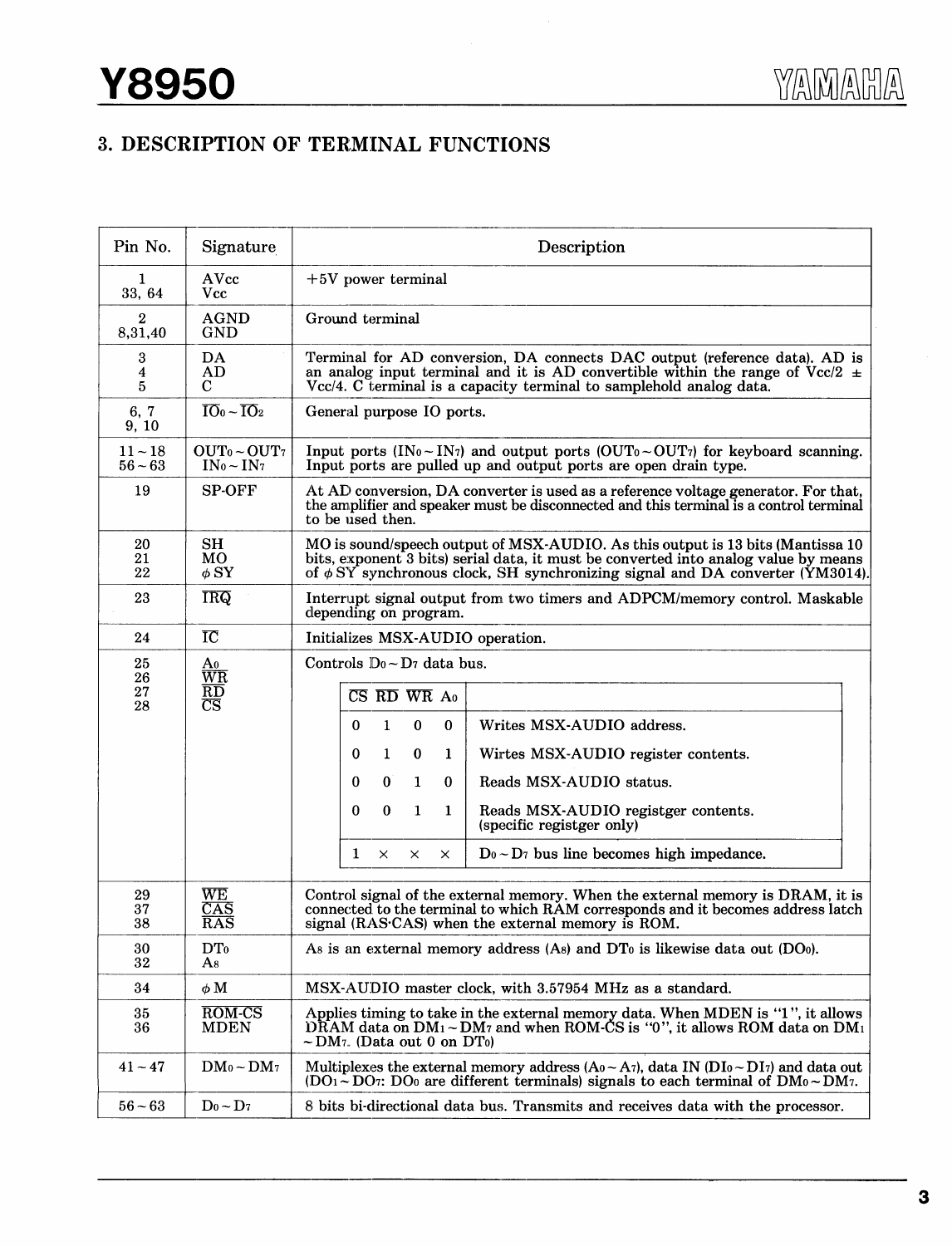## 4. ELECTRIC CHARACTERISTICS

### (1) Absolute Maximum Rating

| <b>Item</b>                   | Rated value  | Unit |
|-------------------------------|--------------|------|
| Terminal voltage              | $-0.3 - 7.0$ |      |
| Operating ambient temperature | $0 - 70$     | ″ົ   |
| temperature<br>Storage        | $-50 - 125$  | ົ    |

#### (2) Recommended Operating Conditions

| Item          | Symbol | Minimum | Typical | Maximum | Jnit |
|---------------|--------|---------|---------|---------|------|
|               | Vcc    | 4 75    | 50      | 5.25    |      |
| Power voltage | Vss    |         |         |         |      |

#### (3) DC Characteristics

| Item                                  |                                                              | Symbol            | Condition         | MIN.  | TYP. MAX. | Unit         |
|---------------------------------------|--------------------------------------------------------------|-------------------|-------------------|-------|-----------|--------------|
| Input high-level voltage              | Input except for<br>$1N0-7$                                  | V <sub>1H1</sub>  |                   | 2.0   |           | V            |
|                                       | $IN0 - 7$                                                    | $V_{\text{III2}}$ |                   | 3.5   |           | V            |
| Input low-level voltage               | Input except for<br>$IN0-7$                                  | V <sub>II.1</sub> |                   |       | 0.8       | V            |
|                                       | $IN0-7$                                                      | V <sub>11.2</sub> |                   |       | 1.2       | V            |
| Input leak current                    | $A_0$ , $\overline{WR}$ , $\overline{RD}$ , $\overline{D}TO$ | $\rm{I}_{\rm{H}}$ | $V_{1X} = 0 - 5V$ | $-10$ | 10        | $\mu$ A      |
| Three-state (offset-state)            | $D_0 \sim D_7$ , DM <sub>0</sub> $\sim$ DM <sub>7</sub>      | ITSI.             | $V_{1X} = 0 - 5V$ | $-10$ | 10        | $\mu$ A      |
| input current                         | $IO0 \sim IO3$                                               |                   |                   |       |           |              |
| Output high-level voltage             | Output except                                                | $V_{OH1}$         | $IOH1 = 0.4mA$    | 2.4   |           | V            |
|                                       | for $\overline{\text{IRQ}}$ , OUT0-7                         | $V_{OH2}$         | $IOH2 = 40 \mu A$ | 3.3   |           | V            |
| Output low-level voltage              | All output                                                   | $V_{OL}$          | $I_{OL} = 2mA$    |       | 0.4       | $\mathbf{V}$ |
| Output leak current<br>(offset state) | $\overline{\text{IRQ}}$ , OUT <sub>0~7</sub>                 | $I_{OL}$          | $V_0 = 0 \sim 5V$ | $-10$ | 10        | $\mu$ A      |
| Analog input voltage                  | AD, DA                                                       | $V_A$             |                   | Vec/4 | 3Vec/4    | V            |
| Pull-up resistor                      | $\overline{IC}$ , $\overline{IRQ}$                           | $\rm R_{Pl}$      |                   | 60    | 600       | $K\Omega$    |
|                                       | $IN_{0-7}$                                                   | $R_{P2}$          |                   | 5.    | 10        | $K\Omega$    |
| Input capacity                        | All input                                                    | $C_{IN}$          | $f = 1$ MHz       |       | 10        | pF           |
| Output capacity                       | All output                                                   | C <sub>6</sub>    | $f = 1MHz$        |       | 10        | pF           |
| Power supply current                  |                                                              | $_{\rm Lcc}$      |                   |       | 70        | mA           |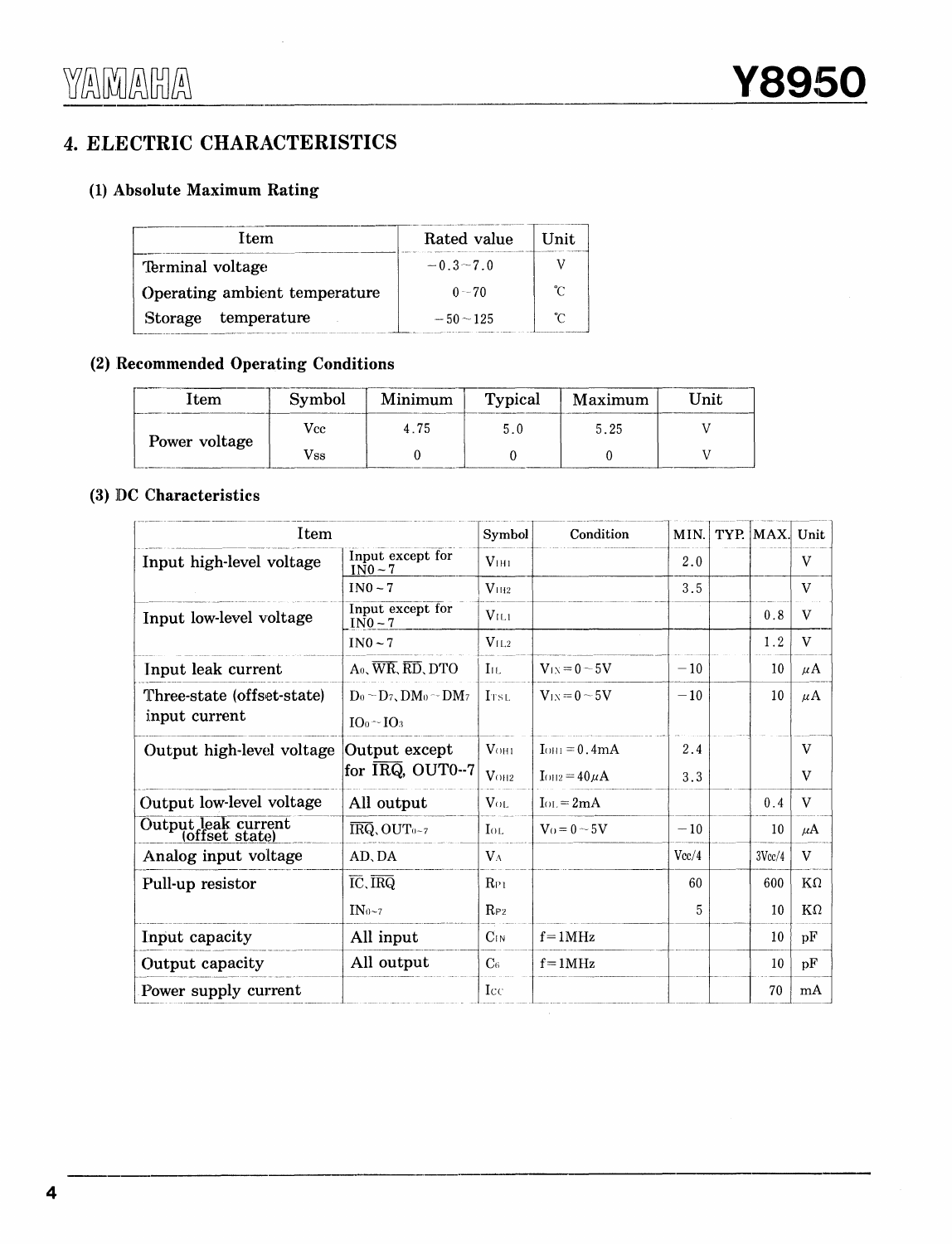### (4) AC Characteristics

| Item                    |                                                                                                                                          | Symbol             | Condition           | MIN.            | $ $ TYP. $ $ MAX. |     | Unit          |
|-------------------------|------------------------------------------------------------------------------------------------------------------------------------------|--------------------|---------------------|-----------------|-------------------|-----|---------------|
| Input clock frequency   | $\phi$ M                                                                                                                                 | fc                 | $A-1$               | 3               | 3.58              | 4   | <b>MHz</b>    |
| Input clock duty        | $\phi$ M                                                                                                                                 |                    |                     | 40              | 50                | 60  | $\frac{1}{2}$ |
| Input clock rise time   | φM                                                                                                                                       | $T_{CR}$           | $A-1$               |                 |                   | 50  | ns            |
| Input clock fall time   | φM                                                                                                                                       | Ter                | $A-1$               |                 |                   | 50  | ns            |
| Address setup time      | A <sub>0</sub>                                                                                                                           | TAS                | $A-2, A-3$          | 10              |                   |     | ns            |
| Address hold time       | A <sub>0</sub>                                                                                                                           | TAH                | $A-2, A-3$          | 10              |                   |     | ns            |
| Chip select write width | $\overline{\text{CS}}$                                                                                                                   | $_{\rm Tcsw}$      | $A-2$               | 380             |                   |     | ns            |
| Chip select read width  | $\overline{\text{CS}}$                                                                                                                   | $T_{\rm CSR}$      | $A-3$               | 380             |                   |     | ns            |
| Write pulse write width | $\overline{\text{WR}}$                                                                                                                   | Tww                | $A-2$               | 380             |                   |     | ns            |
| Write data setup time   | $D_0 \sim D_7$                                                                                                                           | Twps               | $A-2$               | 10              |                   |     | ns            |
| Write data hold time    | $Do \sim D_7$                                                                                                                            | TWDH               | $A-2$               | 30              |                   |     | ns            |
| Read pulse width        | $\overline{RD}$                                                                                                                          | TRW                | $A-3$               | 380             |                   |     | ns            |
| Read data access time   | $D_0 \sim D_7$                                                                                                                           | TACC               | $A-3$               |                 |                   | 380 | ns            |
| Read data hold time     | $D_0 \sim D_7$                                                                                                                           | $\bf T_{\rm RDH}$  | $A-3$               | 10              |                   |     | ns            |
| Output port fall time   | OUT <sub>0</sub> < 7                                                                                                                     | TOPF               | $C_L = 500pF(Note)$ | 20              |                   |     | $\mu$ s       |
| Memory data set time    | $DM_{1 \sim 7}$ , $DT_0$                                                                                                                 | TMDS               | $A-6$               | 70              |                   |     | ns            |
| Memory data hold time   | $DM_{1-7}$ , $DT_0$                                                                                                                      | TMDH               | $A-6$               | 10 <sup>°</sup> |                   |     | ns            |
| Output rise time        | DM0~7、RAS、CAS、<br>WE、A8、MDEN、<br>$\overline{\text{ROM-CS}}$ , $\phi$ sy                                                                  | TORI               | $A-4$               |                 |                   | 100 | ns            |
|                         | SH, MO                                                                                                                                   | TOR <sub>2</sub>   | $A-4$               |                 |                   | 150 | ns            |
| Output fall time        | $DM_{0-7}$ , $\overline{RAS}$ , $\overline{CAS}$ ,<br>$\overline{\text{WE}}$ , As, MDEN,<br>$\overline{\text{ROM-CS}}, \phi_{\text{SY}}$ | TOFI               | $A-4$               |                 |                   | 100 | ns            |
|                         | SH, MO                                                                                                                                   | $\mathrm{Tor}_{2}$ | $A-4$               |                 |                   | 150 | ns            |
| Reset pulse width       | $\overline{IC}$                                                                                                                          | $N_{1C}$           | $A-5$               | 80              |                   |     | cycle         |

(Note)

A time period from when the output request was issued through the output ports until the output port voltage becomes 1.0 V.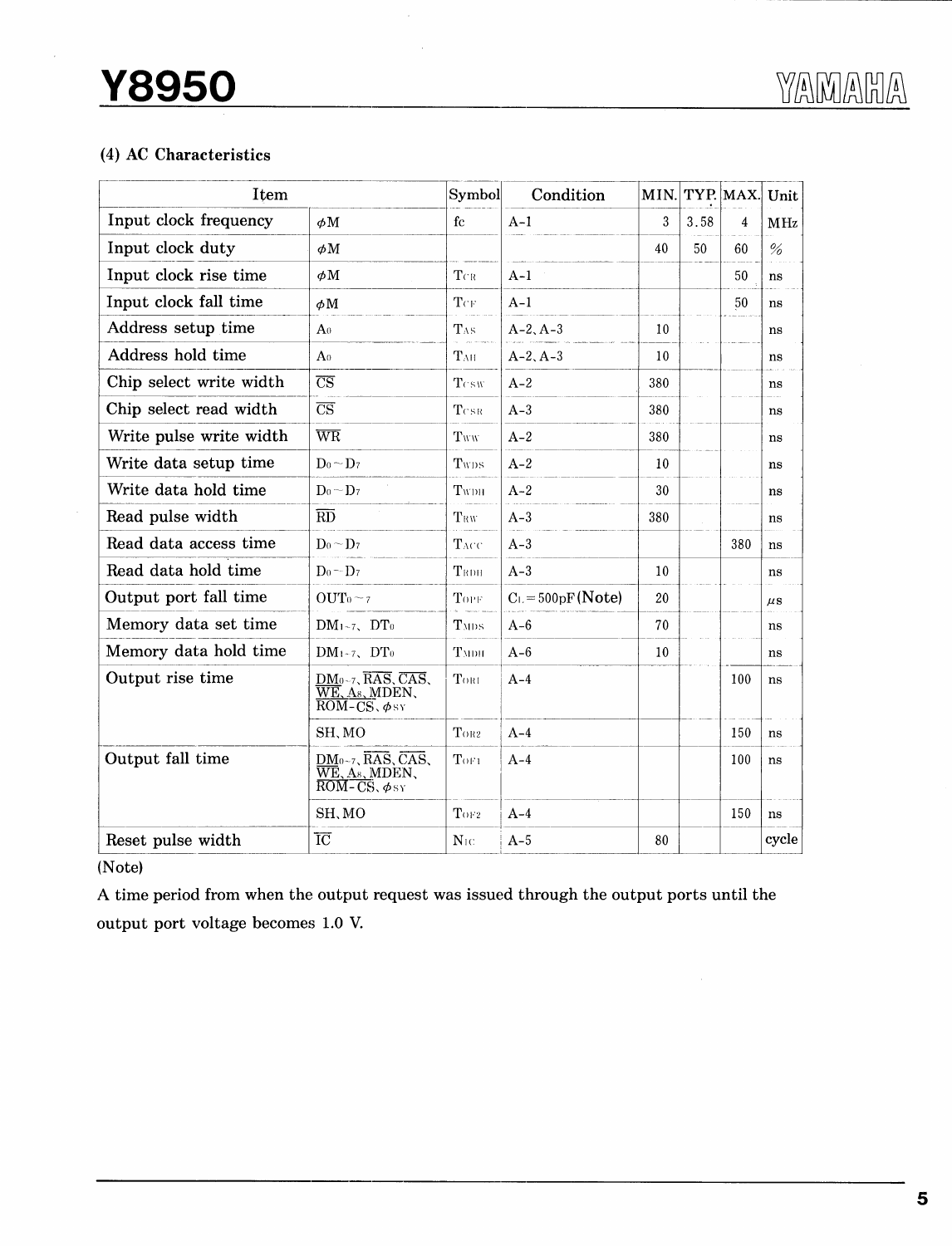### 5. **MAJOR FEATURES**

The MSX-AUDIO has such major operating features as the FM sound generator, ADPCM speech analysis/synthesis, external memory control, AD/DA converters and input/output ports for keyboard scanning.

(a) FM sound generator

The FM sound generator has three sounding modes: simultaneous generation of nine tones, generation of six melodies and five rhythms, and composite sinusoidal modeling. One of the three modes is selected by software according to the application. Because this FM sound generator is equivalent to that of the OPL (YM3526), the software for the OPL can be used with the MSX-AUDIO.

•Simultaneous nine-tone generation:

This mode simultaneously generates nine FM sounds of FM sounds of different tone colors. Both the rhythm selection bit (R) and composite sinusoidal modeling bit (CSM) should be specified with "O" for this mode.

•Six-melodies/five-rhythms sounding:

This five available rhythmic sounds are bass drum, snare drum, tom-tom, high-hat cymbals, and top cymbal.

•Composite sinusoidal modeling:

This is a speech synthesis mode to simulate sounds by using three to six sine waves.

(b) ADPCM speech analysis/synthesis

This function provides the speech analysis and synthesis using 4-bits ADPCM. The sampling rate for modulation can be arbitrarily programmed within 1.8 KHz-16 KHz (analysis) and 1.8 KHz-50 KHz (synthesis). Analysis results and synthesis data can be stored in either external memory (ROM or RAM) or the processor's storage.

(c) External-memory control

This function controls the external memory used to store the anylysis/synthesis data processed through ADPCM. Available external memories are 256 K-bytes DRAM, 64 K-bytes DRAM, and the ROMs accessible in units of byte. The maximum storage capacity is 256 K-bytes (both RAM and ROM).

(d) AD/DA converters

The AD/DA converers in the ADPCM unit can be operated independently.

In this AD/DA conversion mode, FM sound generation and ADPCM speech analysis/synthesis are ineffective.

(e) Keyboard input/output ports

These are 8-bit input/output ports for external keyboard scanning.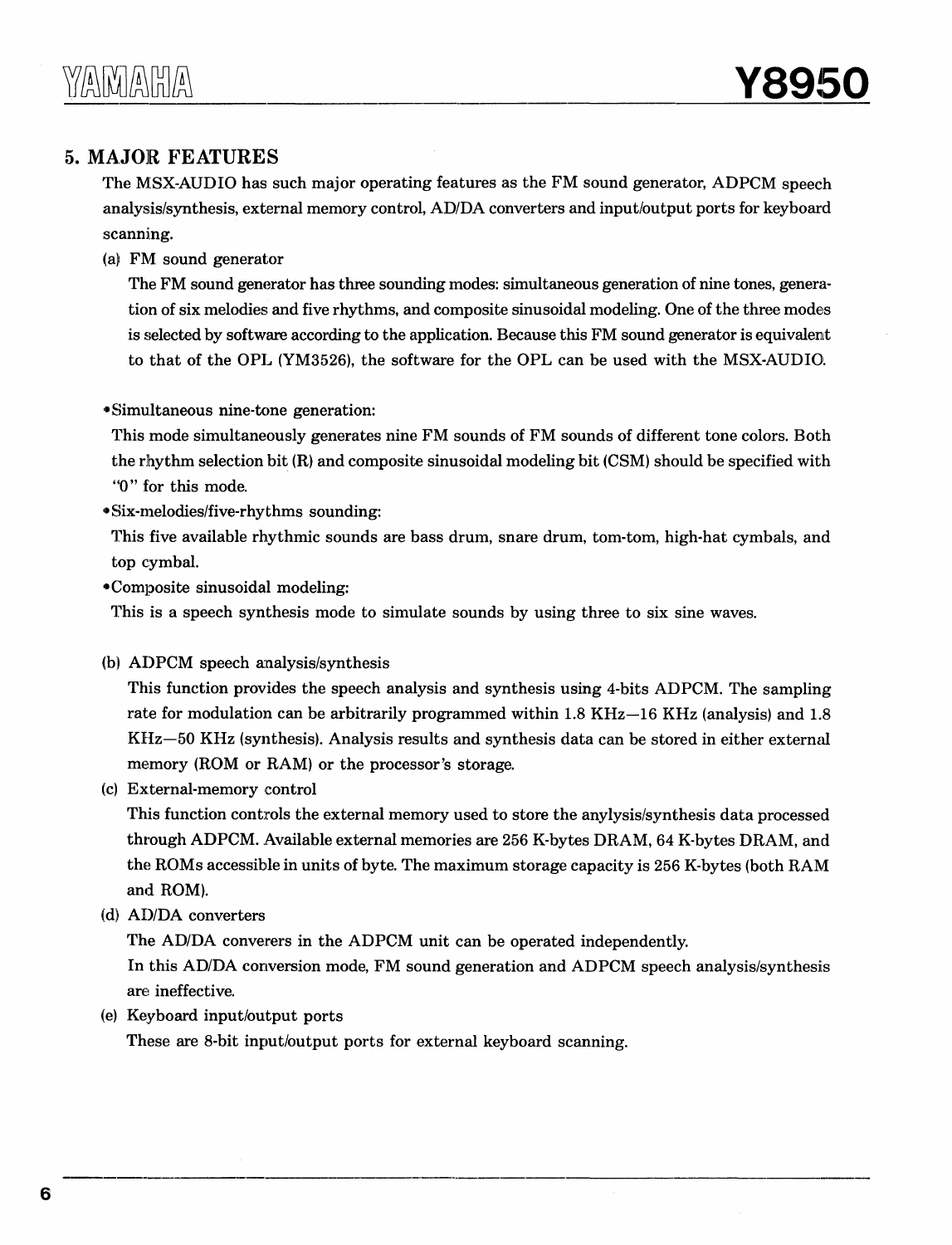In addition to the above-mentioned functions, the MSX-AUDIO is equipped with vibrato and amplitudemodulation oscillators for further natural sound generation, two general-purpose timers for various interface signals, and general-purpose 4-bits input/output ports.

#### **6. ADDRESS MAP**

1. Address  $D_7$   $D_6$   $D_5$   $D_4$   $D_3$   $D_2$   $D_1$   $D_0$ 2. Address  $D_7$   $D_6$   $D_5$   $D_4$   $D_3$   $D_2$   $D_1$   $D_0$ 0 0 0 0 0 I TEST  $-$ CONTROL $-$ 0 2 TIMER I  $\frac{F}{a}$ 0 3 TIMER 2 ---  $\overline{0}$  4  $\overline{R_{\rm S}^{0}}$   $\overline{1}$   $\overline{1}$   $\overline{1}$   $\overline{1}$   $\overline{2}$   $\overline{2}$   $\overline{6}$   $\overline{8}$   $\overline{R}$   $\overline{S}$   $\overline{5}$   $\overline{5}$   $\overline{2}$   $\overline{5}$   $\overline{1}$ 2 0 and the state was made was a start of the state of the state of the state of the state of the state of the state of the state of the state of the state of the state of the state of the state of the state of the state of th  $\begin{array}{c|c}\n & A & M \\
\hline\n & 1 & B \\
\hline\n & 1 & 0 \\
\hline\n & 1 & 0 \\
\hline\n & 1 & 0 \\
\hline\n & 1 & 0 \\
\hline\n & 1 & 0\n\end{array}$ MULTI 0 6 | Key Board OUT  $\frac{3}{4}$ **RST**  $0$  7  $\left| \frac{\text{STA}}{\text{RT}} \right|$ - ---'-- 0 8 CSM SEL Sam DA 64K ROM 4 0 0 9 | START ADD (L) KSL TL  $\begin{array}{|c|c|c|c|c|}\n\hline\n0 A & \text{START ADD} & (H) \\
\hline\n0 B & \text{STOR ADD} & (H) \\
\hline\n\end{array}$  $\frac{5}{6}$  $0 B$  STOP ADD (L) 0 C STOP ADD (H) 6 0 0 D PRESCALE (L) A R DR 0 E PRESCALE (H)  $\frac{7}{2}$  $\begin{array}{|c|c|c|c|c|}\n\hline\n0 & \multicolumn{3}{c|}{\text{ADPCM--DATA}} \\
\hline\n1 & 0 & \multicolumn{3}{c|}{\text{DELTA--N}} & \text{(\;L\;)}\n\end{array} \hspace{0.5cm} \begin{array}{c}\n\ast \\\[-2.5mm] \ast \end{array}$ DELTA-N 8 0  $\overline{1}$   $\overline{1}$ DELTA--N ( H) SL RR 1 2 EG-CTRL  $\frac{9}{10}$ A 0  $F-Mumber$  ( L) 5 DAC DATA ( H) A 8 DAC DATA F--Num 6 B 0  $\begin{array}{|c|c|c|c|}\n\hline\n\text{AM VIB} & \text{R} & \text{BD} & \text{SD} \\
\hline\n\text{DEP} & \text{DEP} & \text{R} & \text{BD} & \text{SD} \\
\hline\n\end{array}$  $\left| \begin{array}{c} 2 \\ 2 \\ 8 \end{array} \right|$  Block  $\frac{B}{D}$  $\overline{17}$   $\overline{2^{SHT}0}$ **AM** VIB R BD SD TOM TC HH B D -- 8  $1/0 - CTRL$ c 0  $\begin{array}{|c|c|c|c|c|}\n\hline\n\text{ 1 9} & \text{ 1/}-\text{DATA} \\
\hline\n\text{ 1 A} & \text{PCM--DATA} & * \\
\hline\n\end{array}$ c 8 PCM---DATA  $-$ STATUS $-$ 3. \* Accessible register  $\boxed{INT}$   $\boxed{TI}$   $\boxed{72}$   $\boxed{EOS}$   $\boxed{BUF}$   $\boxed{POW}$   $\boxed{BSY}$